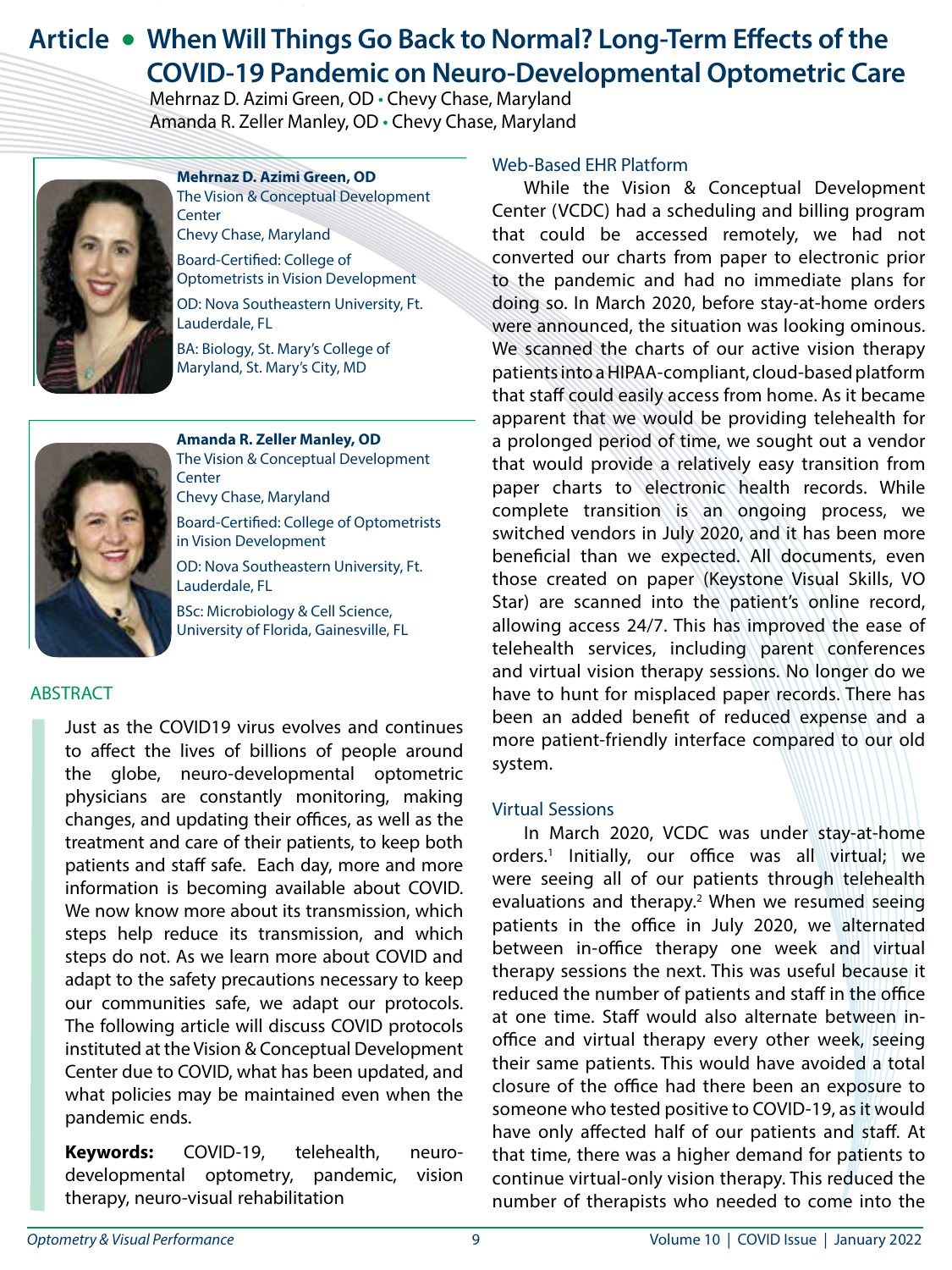office, allowing some to remain at home and see all of their patients virtually.

Virtual therapy sessions allowed our patients to continue treatment during the COVID closures. They have also been wonderful for times where patients otherwise would not be able to attend their therapy appointments; for example, during climate-related closures, quarantining, transportation challenges, and vacations, to name a few. However, for many of our patients, virtual therapy sessions are not ideal. Many patients, especially those with special needs, need to have in-person interactions in order to learn and to grow through therapy. Those with brain injury have discomfort with screens. Some parents are unable or unavailable to support their children during virtual sessions. Some children are unable to focus and participate in Zoom sessions, and sometimes there is difficulty within the family regarding scheduling the use of computer/mobile devices and eliminating other types of streaming. "Zoom fatigue" due to parents and children all working remotely compounds many of these issues. It is our impression that over time, parents have become increasingly overwhelmed with the demands of working from home while supporting children with distance learning, $2,3$  and they benefit from regular in-office visits when possible. By March 2021, the entire VCDC staff was fully vaccinated, and we resumed weekly in-office vision therapy for those who desired it. By the summer of 2021, most of our patients resumed in-office therapy. We continue to offer virtual vision therapy visits for those who request it and who are good candidates.

When transitioning to in-office examinations, we continued to use telehealth visits to limit the time needed to be spent in the office. Initially, all patients would have a telehealth history session (one hour for new patients, thirty minutes for progress evaluations/ recall appointments). There would also be a one-hour telehealth conference for new patients to go over the results of the new-patient evaluations.

Although time-consuming, we find that new patients and parents of new patients appreciate the time and attention taken to understand them or their child before the evaluation. We find that patients/ parents feel more comfortable discussing their child's history unmasked at their home and provide a more complete picture of their child's condition. Before this visit, the doctor has reviewed the intake form and all reports and records sent. After reviewing the history, the doctor decides the most appropriate exam components for the patient and explains what the exam will look like. This has been helpful for patients/ parents to understand what will be done during the examination. These new-patient history sessions also allow the doctor to ask follow-up questions, to request information, and to allow for time to retrieve and to review other medical records before the inperson examination. We have continued to use these new-patient telehealth visits and will continue even after the pandemic is over.

Telehealth history sessions before progressevaluation and recall appointments are now offered per patient/parent request. We find that once our patients and their families have had their initial evaluation, they feel more comfortable discussing their histories in person at the time of the examination.

Transitioning to telehealth visits for parent conferences after a new-patient evaluation was a move that we thought would be temporary. However, with the convenience of having this meeting during the workday without needing to account for travel time, we are finding that these appointments are easier to schedule, have a much higher rate of having both parents present for the conference, and will be an option that we will continue to offer. Having all of the patient's medical records online, such as RightEye reports, Van Orden Stars, etc., the doctor is easily able to show the parents all of the findings that would otherwise be presented in person. With most people, both patients and doctors, becoming much more knowledgeable about using video conference technology over the past year, these conferences occur seamlessly and will be continued in the future.

### Masks

Masks continue to be required at all times in the office for all patients over the age of two and for all staff. With the rise of the Omicron variant, we now require N95-equivalent masks of employees and N95 or double surgical masks of all patients over two years of age. For patients under the age of two or who are unable to maintain wearing a mask, appointments are made during off-peak times to limit exposure to other patients.

Masks do limit non-verbal communication, such as smiling and lip reading, and they provide a barrier for understanding verbal communication. This has been a challenge for patients who have difficulties with receptive language and auditory processing challenges, as these patients are unable to see most facial expressions to read the other's mood and intent. It is difficult for patients who have articulation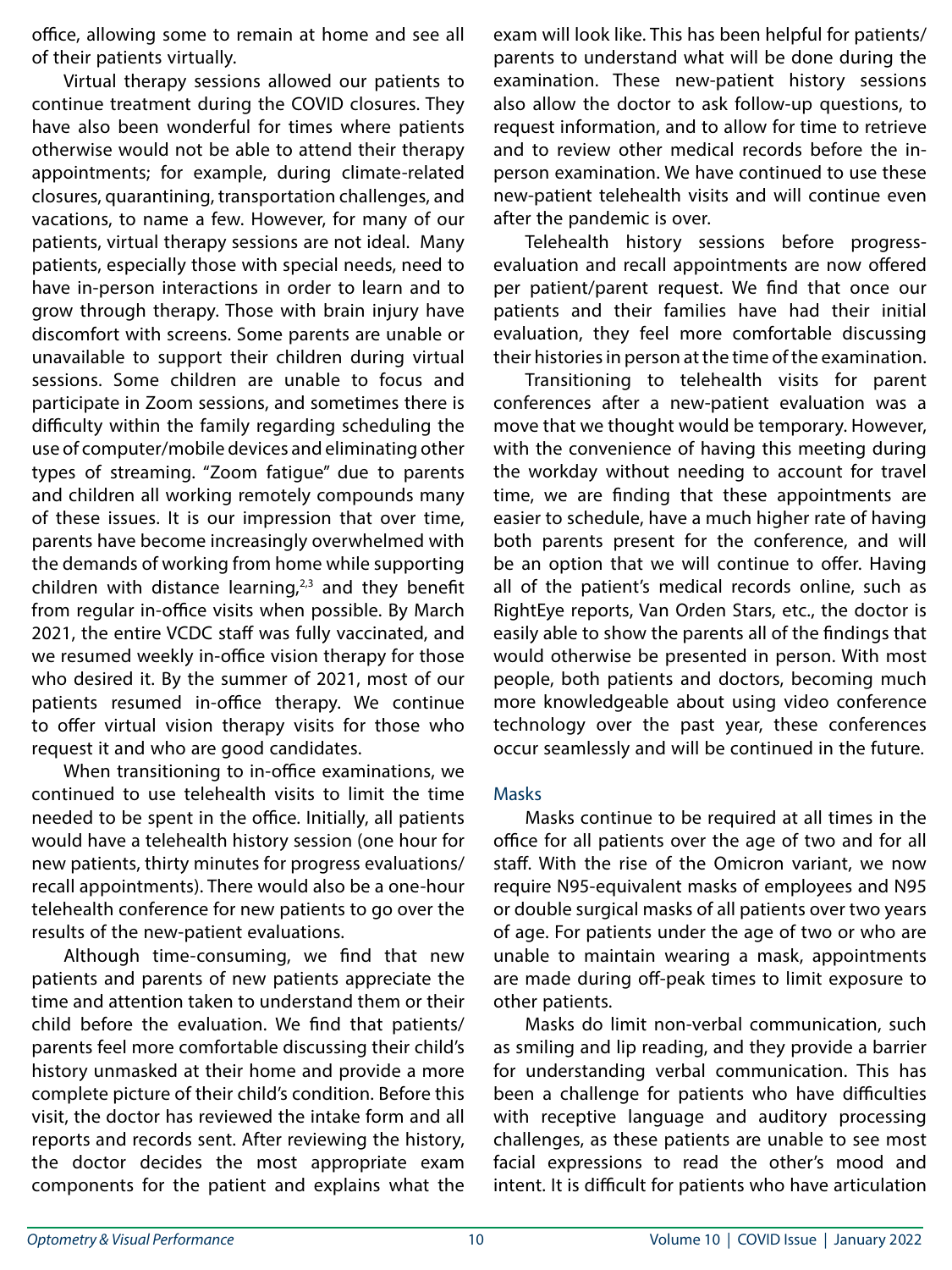challenges as well; by limiting their lips, they may be difficult to understand or get easily frustrated when asked to repeat what they have said. It is also often difficult for special needs patients to maintain wearing masks. In addition, non-verbal patients are also limited due to masks in their ability to communicate via facial expressions.

Despite its challenges, we do not anticipate discontinuing mask wear anytime soon. They are an excellent barrier to COVID-19. We may continue to insist at times that patients wear a mask, even when the pandemic is over, when they have a runny nose or any cold/allergy symptoms.

### Frequent Patient Hand-Washing and Sanitizing

Continued hand-washing/use of hand sanitizers before patients enter the therapy room or doctor's office and frequent hand sanitizing during exams and therapy will be continued. Given the ease of hand sanitizing and washing, and the habit of it that most patients have now ingrained over the last 18 months, we will continue to require this in the future. It allows the patient and staff member to remain safe and also prevents the spread of COVID or other germs to future patients with minimal time required.

#### Temperature Checks

Our county continues to require the patient's temperature to be taken before they are permitted to remain in a healthcare facility. Temperatures of 100.4 degrees or over indicate a fever caused by an infection or illness. However, temperature checks are considered controversial by many. Some argue that the contact-less thermometers are inaccurate because they are looking at skin temperature and not core temperature, and they are easily affected by outdoor/room temperature and humidity levels. Others argue that they are often incorrectly used and thus are unreliable. Because people can spread COVID-19 without displaying any symptoms, and many who have COVID remain symptomfree, checking whether a patient has a fever is not an accurate screening device for COVID-19.4-7 We continue to use detailed questionnaires with COVID-19 symptoms and exposure history that must be filled out before entering the office. In the future, we may discontinue temperature checks when given the green light by our county health department. We will consider checking temperatures on patients, especially non-verbal patients or those too young to

provide accurate feedback, when we suspect that they may be ill.

#### Washing/Sanitizing Between Patients

 Since at the time of this writing most of our patients are children not yet eligible to be vaccinated against COVID-19, while the Delta and Omicron variants cause increased community transmission, we continue to maintain levels of cleaning and sanitation more stringent than the baseline currently recommended by the Centers for Disease Control.<sup>8</sup> We sanitize all equipment, tables, and chairs between patients. We will continue to wash all equipment between patients in the future. Pre-COVID, all ocular equipment was wiped down with alcohol between patients, and manipulatives, such as blocks and pegs, were washed weekly. Tables were washed at the end of the day or more frequently as needed. Chairs were washed by the cleaning team twice per week; more frequently by office staff if needed. Because of COVID, we are finding that our patients really appreciate the full sanitizing that occurs between patients; it gives them a feeling that they are safe because they are in an office that is taking steps to stop the spread of COVID. In the future, we will continue to clean all equipment and the tables between patients. This makes the most sense for our patient population. We work with a high number of adults and children who have compromised immune systems and who would be more susceptible to germs encountered on equipment. We also allow them to use more hand sanitizer if they feel more comfortable. Cleaning is also helpful for many of our developmentally delayed patients. These patients often mouth equipment; in the past, we would clean the object after it became soiled. By preemptively sanitizing every piece of equipment, we are preventing patients from getting sick from what they just mouthed.

Equipment can be cleaned in front of the patient before use and then cleaned again after use. It can be marked with a sign that it is clean/sanitized. After using equipment, it is put into a bucket or storage container to be sanitized before being stored.

### Air Purifiers and Fans

We have large air purifiers in every room of the office. Air purifiers help reduce COVID-19 particulates in the air. Fans allow fresh outside air to be circulated into the office. In addition to our screening questionnaire, wearing masks, and social distancing, the air purifiers and fans are part of our COVID-19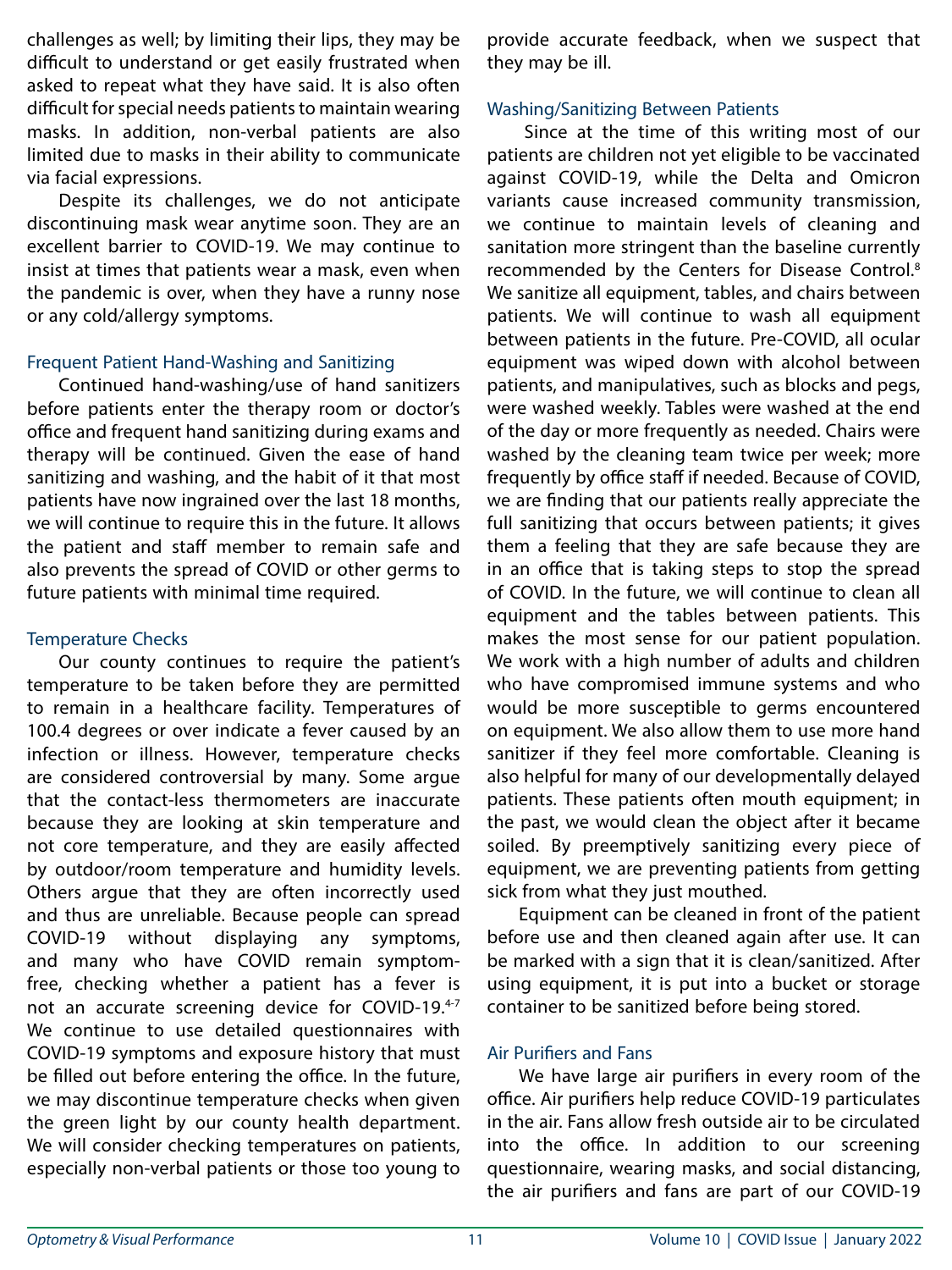plan to reduce exposure in the office.<sup>9</sup> They also help patients feel more confident and comfortable in the office. They do produce some noise, so they can be a mild challenge for patients who have difficulty with hearing, particularly since these patients are not getting visual lip reading due to the masks. It can be difficult for staff to hear the patients, especially young children with significant language challenges, if they do not articulate clearly. Patients may get nervous that they are not communicating well due to their expressive language delay or articulation challenge and may be uncomfortable repeating themselves.

To put patients at ease and work around these difficulties, the doctors will mention during the video histories that the fans and air purifiers are installed for their safety but may make it slightly difficult to hear. We emphasize that they should feel free to ask the doctor to repeat herself and not to feel sensitive if someone asks them to repeat themselves.

### Vision Therapy Kits

We provide a notebook with necessary equipment needed for vision therapy, including red/green glasses, a translucent eye patch, a Brock string, and other small tools that the patient uses near their face. This was traditionally given to the family and kept at home. During the pandemic, we have instructed patients to bring their kits to every appointment and to use their own equipment when possible. This allows our patients to feel safer, reduces the time spent cleaning materials, and reduces wear and tear on office equipment. It also helps us with home vision therapy compliance. Patients become more comfortable doing the home therapy when they are familiar with the equipment and feel more confident doing the home activities. Because they are using the kits regularly, we have seen a reduction in lost equipment. We also have more insight into their home practice: if their Brock string is all wound up and still in its bag, chances are the patient is not doing that activity as prescribed.

## Encouraging Patients to Stay Home When Feeling Sick with Virtual Therapy as an Option

When a patient or their family has any symptoms, we encourage patients to stay home and whenever possible convert the appointment to a virtual telehealth visit. In the past, we had many parents bring an "under-the-weather" child into the office to avoid scheduling a make-up session. Now it's easier than ever for patients to keep their appointment

virtually if they are well enough to do so, without bringing minor illnesses into the office.

## Sliding Glass Window Between Administrative Area and Waiting Room

In addition to providing a barrier to keep staff safe, the sliding glass window aids in noise cancellation to keep the administrative area more private. This reduces sounds when answering phone calls and keeps clinical conversations more private in order to support HIPAA requirements better.

### Flexible Workstations

To limit the number of patients in each room and to allow for ample social distancing, therapists have become more flexible and creative regarding where they perform certain tasks. Equipment that previously had a specific location in the office is moved to various locations as needed. For example, when available, doctors' exam lanes are used for VT to increase social distancing.

## Staggering Start/Stop Times and Increasing Cleaning Time Between Appointments

All appointments used to be 50 minutes in length, starting on the hour. Since COVID, we have been stagging the start of therapy/exams on the half hour. This has not been difficult for the administrative staff to schedule, and clinical staff keep up with their own schedules. This reduces the number of patients/ families in the waiting area, allowing for a calmer (less happy-hour) feel and more social distancing. It has had the added benefit of reducing stress on the administrative team by creating a steadier stream of patients throughout the day, rather than quiet periods punctuated by frenzy. We also reduced the session duration to 45 minutes to allow sufficient time for new cleaning protocols.

### Being Smarter About Home Practice

In the office, we are easily able to understand where a patient is fixating and how accurate their eye movements are. However, depending on how the patient is facing their computer, we may not be able accurately to understand where they are looking to monitor fixation in a virtual encounter. Also due to connection challenges, there may be a lag in seeing what is presented or the stream may freeze and be hard to see. To address these challenges that primarily affect ocular sensorimotor procedures, we have introduced NeuroVisual Trainer<sup>10</sup> to our virtual and home therapy toolkit. NeuroVisual Trainer is